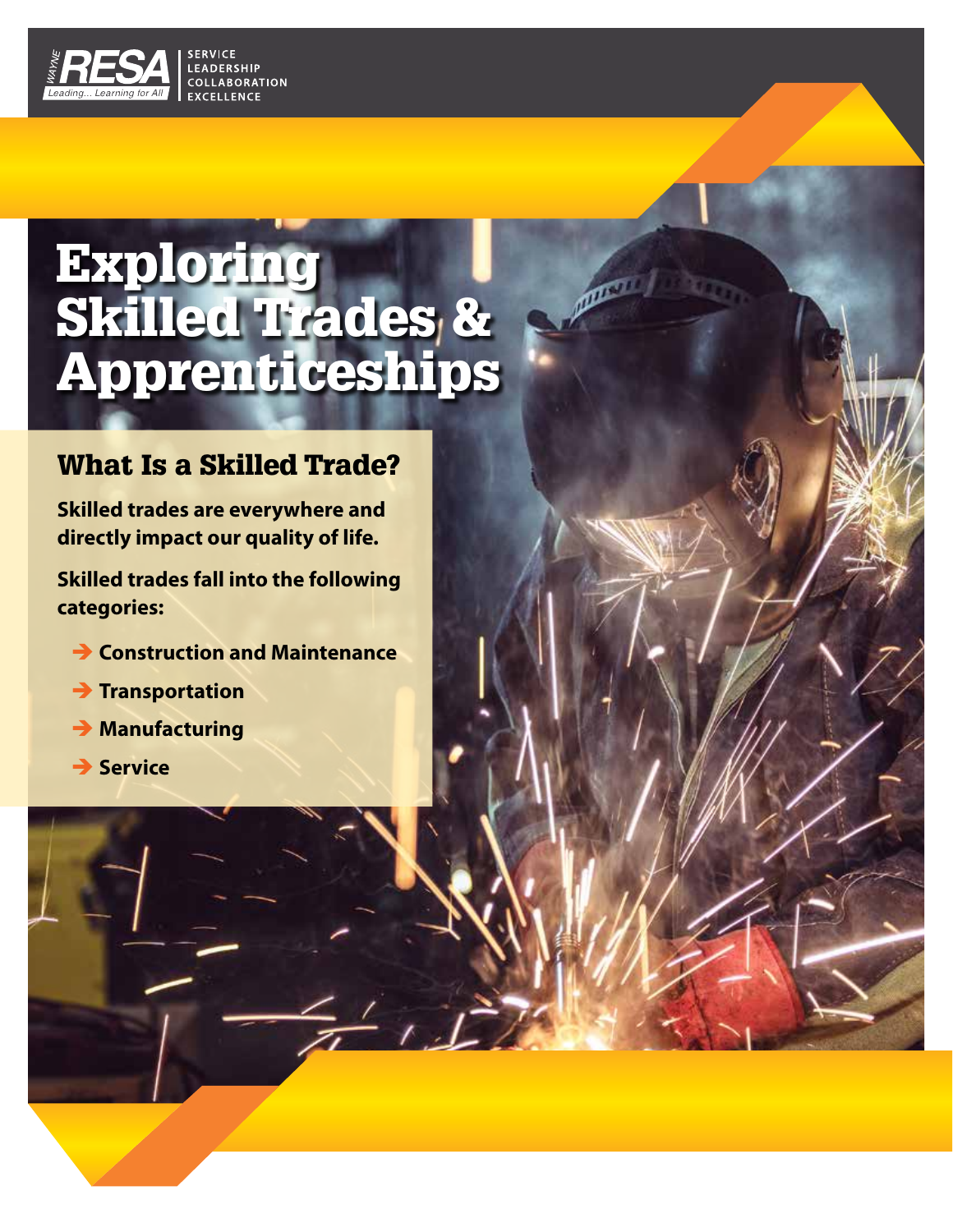# There are over 200 trades to choose from!

### Reasons to learn a trade

- $\rightarrow$  **Skilled tradespeople have OPPORTUNITY**
- $\rightarrow$  **Skilled tradespeople are in** DEMAND
- **→ Skilled tradespeople earn** GREAT PAY

### Sample skilled trades careers

### **Construction and Maintenance**

- **•** Bricklayer
- **•** Electrician
- **•** Heavy Machine Operator
- **•** Sheet Metal Worker
- **•** Carpenter
- **•** Plumber

#### **Transportation**

- **•** Automotive Technician
- **•** Small Engine and Equipment Mechanic
- **•** Aircraft Maintenance Engineer
- **•** Agricultural Equipment Technician
- **•** Auto Body Repairer
- **•** Motorcycle Mechanic

#### **Manufacturing**

- **•** Millwright
- **•** Metal Fabricator
- **•** Power System Operator
- **•** Tool and Die Maker
- **•** Welder
- **•** Machinist

### **Service**

- **•** Graphic Arts
- **•** Cosmetologist/Barber
- **•** Chef
- **•** Appliance Service Technician
- **•** Horticulturist (Landscaper)

### How do I get into a trade?

You can get into a trade through a few different routes. For some fields, companies will hire entry-level workers and train them in-house. For others, you'll need to get a certificate or associate degree, or complete a registered apprenticeship.While the process of learning a trade varies somewhat depending on the specific career, there are a few steps that apply in most situations. Here is the basic procedure for how to learn a trade:

#### **Post-Secondary Training**

- **•** Employers may require it
- **•** Certificate and associate degree programs available
- **•** Some schools offer pre-apprenticeships courses
- **•** Types of trade/technical schools: community college, vocational schools, career colleges, and technical institutes

#### **Local Programs**

- **• [Henry Ford College](https://www.hfcc.edu/)**
- **• [Wayne County Community College](http://www.wcccd.edu/)**
- **• [Macomb Community College](https://www.macomb.edu/)**
- **• [Washtenaw Community College](https://www.wccnet.edu/)**
- **• [MIAT](https://miat.edu/)**
- **• [UTI](https://start.uti.edu/request-info-2-step)**
- **• [Detroit Training Center](https://www.detroittraining.com/)**
- **• [Southeast Michigan Construction Academy](https://www.abcsemi.org/Construction-Academy/About-SEMCA)**
- **• [Schoolcraft College](https://schoolcraft.edu/)**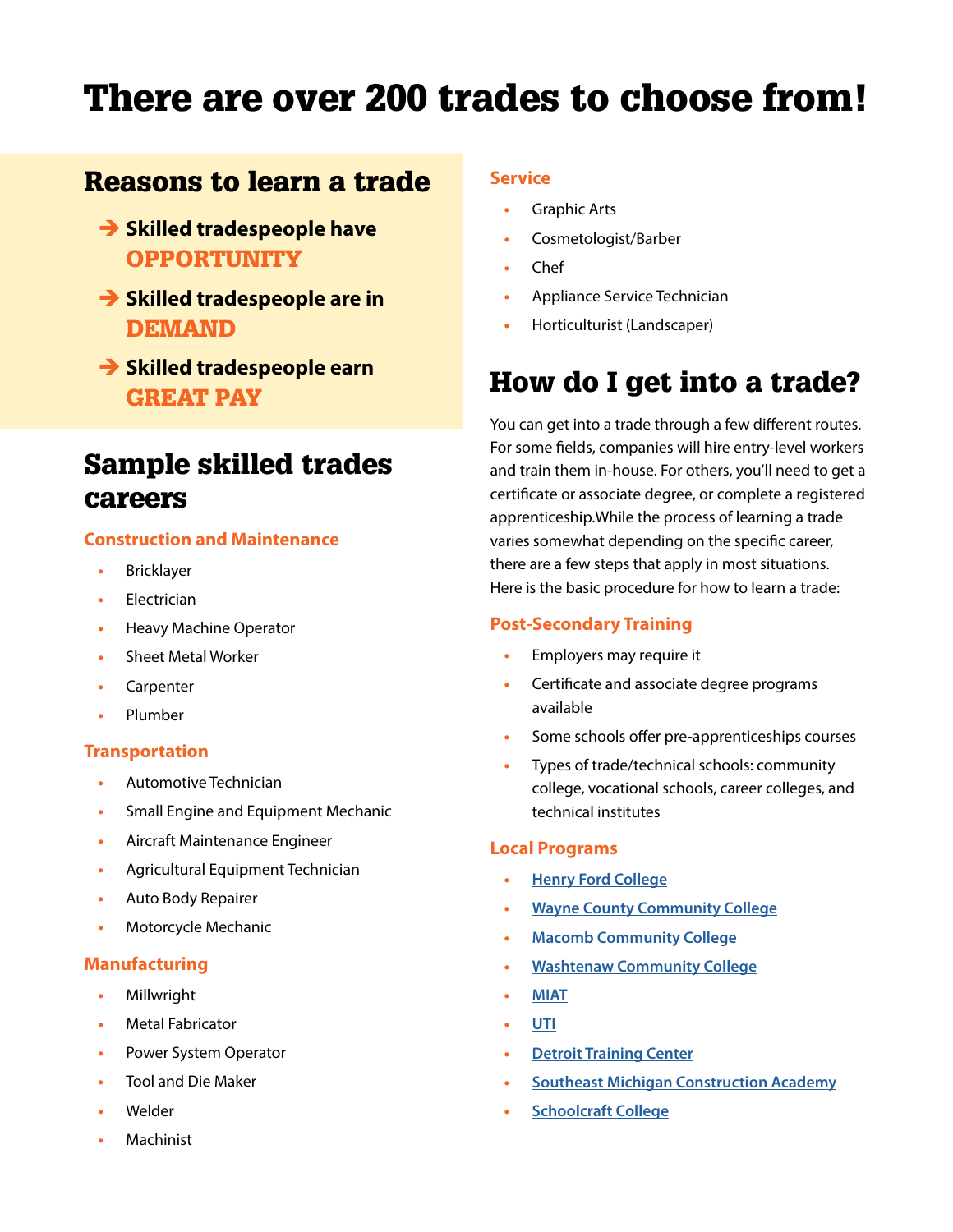### **Apprenticeships**

- **•** On-the-job training with technical training to become highly skilled tradesperson.
- **•** Paid on-the-job training with an experienced mentor
- **•** Relevant classroom instruction
- **•** Incremental pay raises
- **•** An industry-recognized credential

### Resources

- **• [Going Pro: Skilled Trades](https://www.going-pro.com/)**
- **• [U.S. Department of Labor](https://www.apprenticeship.gov/employers/registered-apprenticeship-program)**
- **• [Pure Michigan Talent Connect](https://www.mitalent.org/)**
- **• [Michigan Construction](http://www.miconstructionjobs.org/) Careers**
- **• [MUST Construction Careers](https://www.mustcareers.org/)**
- **• [Indeed.com](https://www.indeed.com/)**
- **• [Linked In](https://www.linkedin.com/)**



## What Can I Do Now?

**Start at home:** Many skilled trades jobs are actually things you can at least start out doing as hobbies/ chores/household projects in the comfort of your own home or garage.

**Receive formal training in your field:** After graduating high school, most tradesmen will attend some sort of schooling for a year or two, be it a community college or technical school. While formal training like this may not be required for apprenticeships, these beginner's courses will give you a leg up on other candidates.

**Create a resume:** A summary of your work history, skills, and education.

**Obtain entry level position:** Entry level positions allows you to come in with literally no experience, start earning a paycheck, and start learning a trade.

**Apply for apprenticeship:** Check the website for the apprenticeship program that is of interest to you. Identify the application window for the apprenticeship program. Some programs may offer ongoing applications, while other may only accept application once a year.

*Be patient… Be passionate… Be persistent.* 

*Embrace the journey from "job" to "craft".*